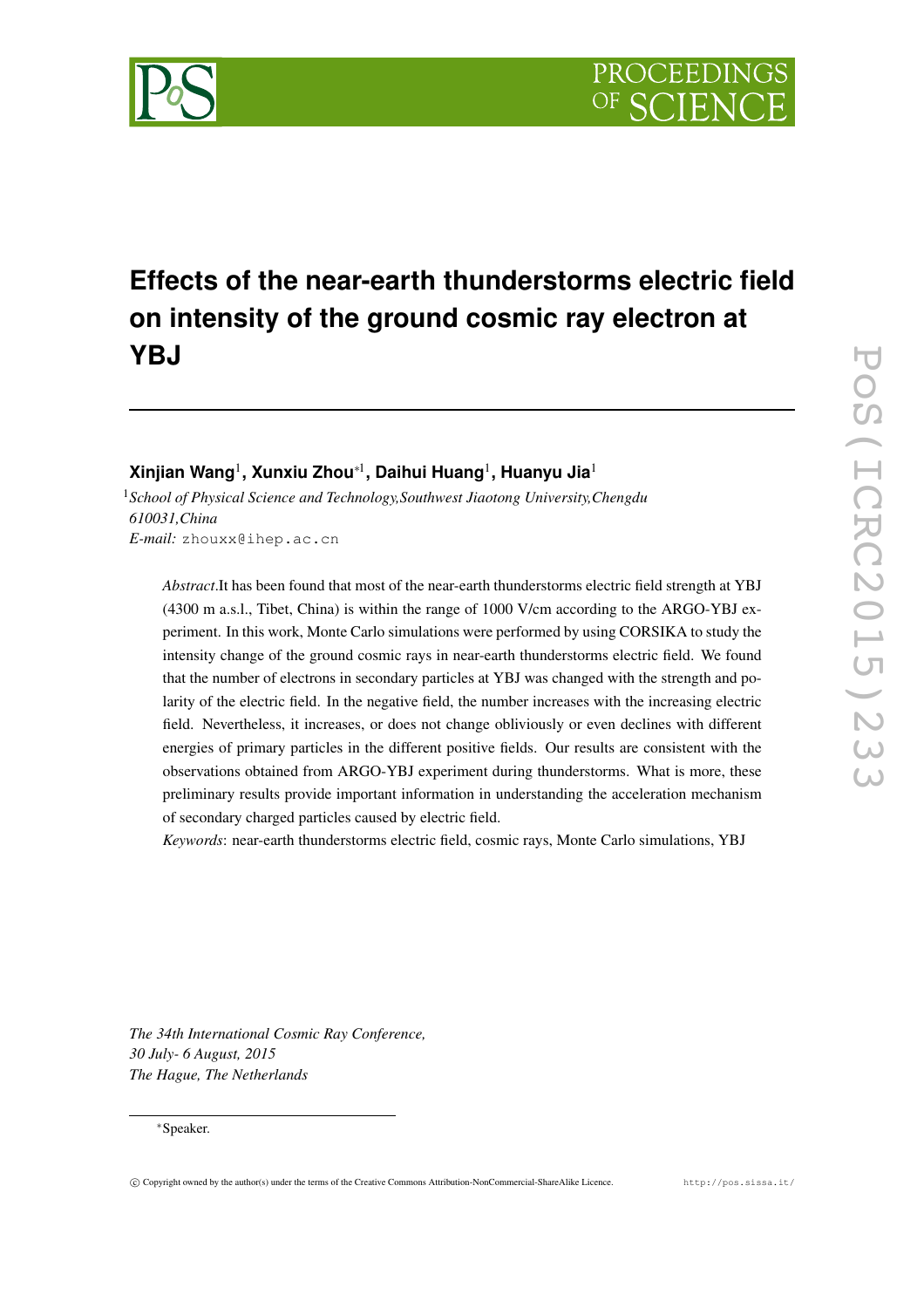### 1. Introduction

It was first mentioned by Wilson that the secondary electrons in cosmic rays can be influenced by the electric field in thunderstorms [ 1]. Gurevich et al. put forward the relativistic runway electron avalanche (RREA) in 1992 [2], that air showers of sufficient energy can start an avalanche of runaway electrons in thunderstorms electric field.Ionization electrons that are produced in collisions of shower particles with air molecules are accelerated in thunderstorms electric field. Under the right conditions, they can gain enough energy to ionize further molecules, which makes the electron number increase exponentially.

Over the years, it caught much attention that the cosmic rays will suddenly increase during a thunderstorm. Many scientists have carried out lots of ground-based experiments to detect the thunderstorm ground enhancements (TGEs), trying to find high-energy electrons accelerated by the thunderstorms electric field. In 1985, Alexeenko et al. [ 3] found that the intensity of ground cosmic rays changed during a thunderstorm by using Baksan data for the first time. These changes have nothing to do with air pressure, temperature, but are associated with electric field. Through analyzing the data of the Norikura experiment, Tsuchiya et al. found that the counting rates of photons and electrons were related to the electric field [ 4]. Several TGE events were detected through analyzing ASEC experimental data by Chilingarian et al. [ 5 , 6]. It seems that these ground experimental observations are consistent with RREA mechanism. In 2010, Buitink et al. performed Monte Carlo simulations to calculate the effects of electric field configurations on  $10^{16} - 10^{17}$  eV proton shower development [ 7]. Their results show that the RREA maybe occurs at high altitudes.

A short duration increase of the single particle counting rate with low energy occurs accompanied with strong atmospheric electric field, while decrease happens in the counting of particles with higher energy in ARGO-YBJ experiment (located at YBJ, Tibet, China) [8, 9]. In this paper, Monte Carlo simulations were performed to study the effects of near-earth thunderstorms electric field on intensity of the ground cosmic ray electron at YBJ.

#### 2. Simulation parameters

CORSIKA (COsmic Ray SImulations for KAscade) is a detailed Monte Carlo program to study the evolution and properties of extensive air showers in the atmosphere [10]. The COR-SIKA7.3700, which includes the electron transport in the electric and magnetic fields proposed by Bielajew [11], was used in our simulations. The high energy hadronic interaction model is QGSJETII-04; the low energy hadronic interaction model is GHEISHA.

Studies have shown that the atmospheric electric field roughly distributed within the altitude scope of 4–12 km during a thunderstorm [12]. The effect on the total number of electrons and positions can be neglected in the electric field which is far from detectors [ 7]. It has been found that the near-earth thunderstorms electric field changes dramatically and the strength is mostly within 1000 V/cm from ARGO-YBJ data in 2012. In our simulations, the range of atmospheric electric field is -1000−1000 V/cm at altitudes from 6300 m to 4300 m (corresponding to the atmospheric depth 484–606 g/cm<sup>2</sup>). Here, we defined the positive electric field was downward.

According to the energy threshold of ARGO-YBJ (a few tens of GeV in scaler mode and a few hundred of GeV in shower mode), the primary particles are chosen as vertical protons with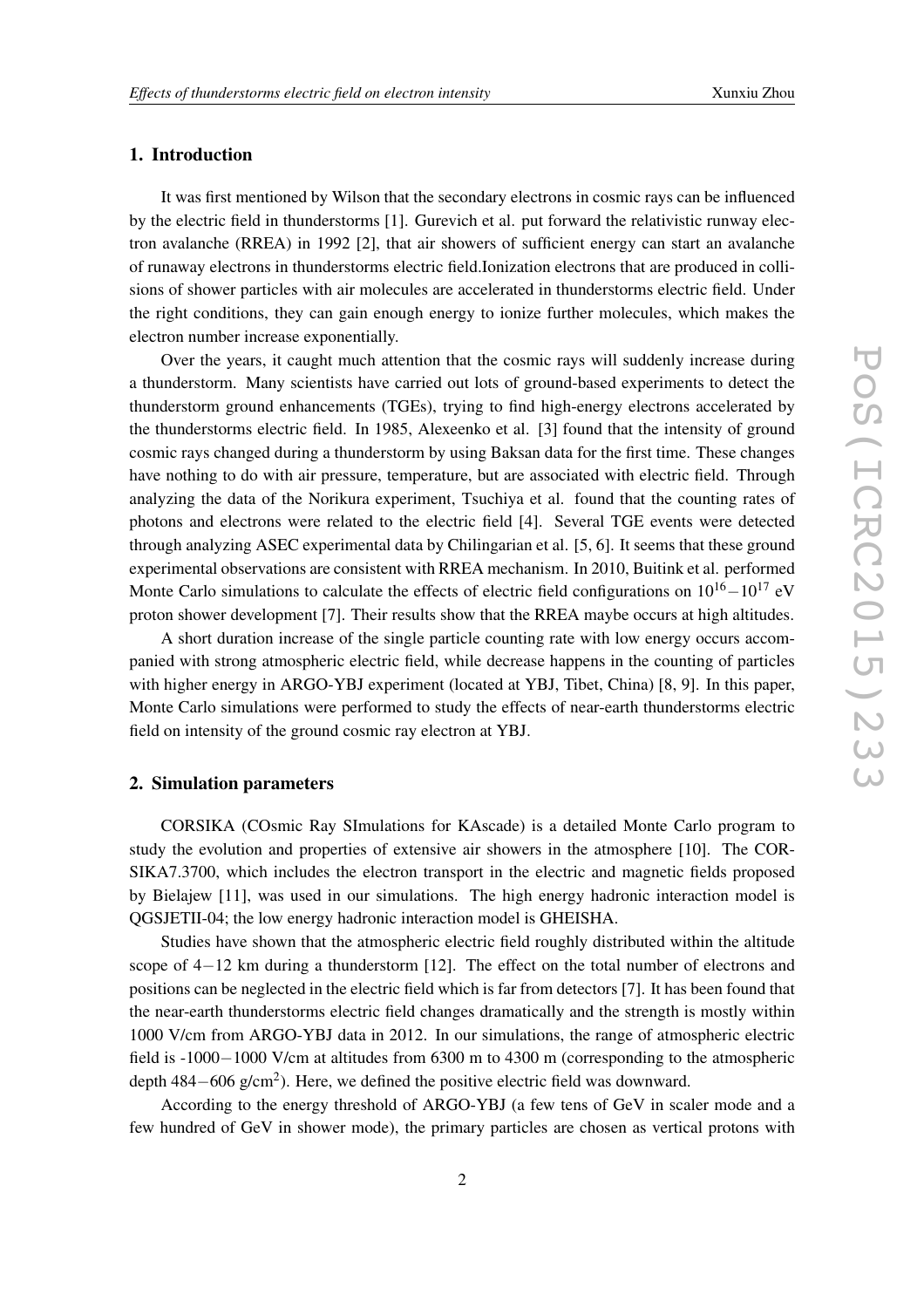energies 30 GeV, 100 GeV and 770 GeV. In view of the acceleration of the field, we set the energy cutoff below which electrons and positrons are discarded at 0.1 MeV in the simulation.

#### 3. Simulation results

Firstly, the number of electrons and positrons as a function of electric field was simulated with primary proton of 30 GeV. Fig.1 shows the percent change of the particle number for 30 GeV proton shower at YBJ in different electric fields. The black cross data points correspond to the percent change of the sum of electrons and positrons. The red solid circle and blue solid square points correspond to positron and electron, respectively. When the field strength increases, the effect on the percent change of particle number becomes different.

As shown in Fig.1, when the electric field is negative(accelerating the electrons), the number of electrons increases, while the positrons reduces, and the total number of electrons and positrons increases with the increasing strength of electric field.



Fig. 1: Percent change of particle number as a function of electric field strength at YBJ(The illustration is the enlarged view of the total number in reducing range)

When the field is positive (accelerating the positrons), the number of electrons reduces, while the number of positrons increases. In the range 0–600 V/cm, the total number declines and the decrease is about 2.5%. In the positive field greater than 600 V/cm, the total number increases with the increasing strength of electric field.

In the series papers of ARGO-YBJ, they reported that the change of ground cosmic ray intensity is also associated with the primary energy. In this work, different primary energies (30, 100, 770 GeV) were stimulated in different positive fields. Fig.2 shows the percent change of total number of particles as a function of electric field strength for different primary energies at YBJ. The black solid square data points correspond to primary energy of 30 GeV and the red solid circle and blue solid triangle points to energy of 100 GeV and 770 GeV, respectively. As we can see from Fig.2, the variation tendencies of these three different primary energies are almost the same. In 0–600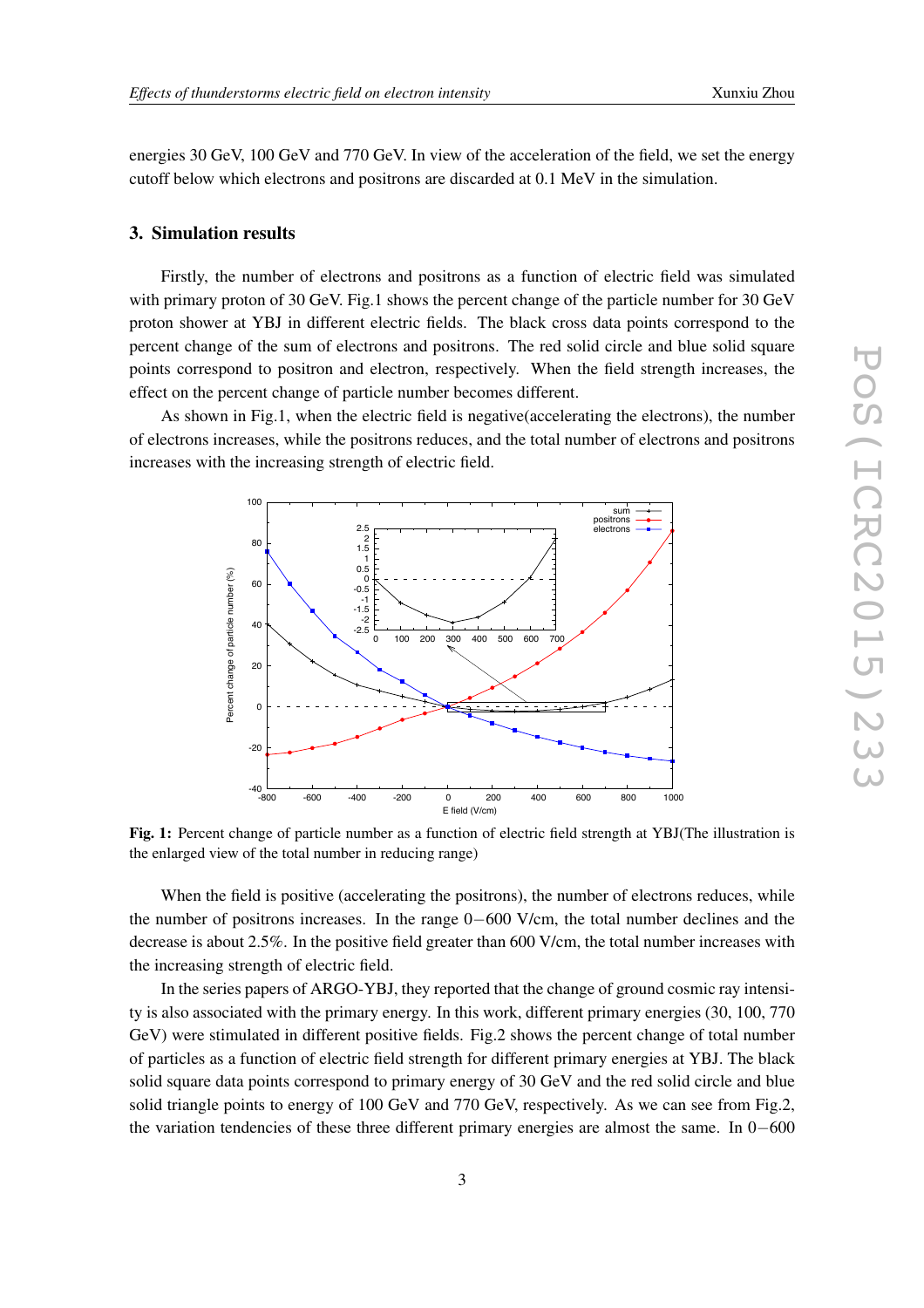

Fig. 2: Percent change of the total number of electrons and positrons as a function of electric field strength for different primary energies at YBJ.

V/cm field, an obvious decline of the total number can be seen.The degree of decline is about 3% at YBJ.

Fig.3 shows the percent change of the total number of electrons and positrons as a function of atmospheric depth for different primary energies in 400, 500, 600 and 700 V/cm. As we can see from the figure, the number drops quickly, then it increases with increasing atmospheric depth, The black solid square data points correspond to the primary energy of 30 GeV and the red solid circle and blue solid triangle points to 100 GeV and 770 GeV, respectively. At YBJ, the total number declines in 400 V/cm and 500 V/cm, and it is no significant change in 600 V/cm. However, the increase occurs in 700 V/cm. The degree of decrease or increase is related to the primary energy to some extent.

#### 4. Discussion

The total number of electrons and positrons in cosmic rays declines in thunderstorms electric field is probably related to several factors such as the polarity of electric field, the strength of electric field, the proportion of electron and positron, the energy of primary particle and so on. Here we take the primary proton of 30 GeV as an example to discuss it in detail.

Fig.4 shows that the percentage of positron (electron) in the total number at different atmospheric depth in absence electric field. It shows that the percentage of electron increases with the increasing atmospheric depth, while the positron decreases. At YBJ, the number of electrons is about 1.8 times of that of positrons. The phenomenon that the number of positrons is less than the number of electrons is mostly caused by Compton scattering effect [13].

Fig.5 shows that, in the negative electric field, the percentage of electrons keeps increasing with the increasing atmospheric depth, while the percentage of positrons keeps declining. At YBJ, the percentage of electrons is about 4.0 times of that of positrons in -800 V/cm.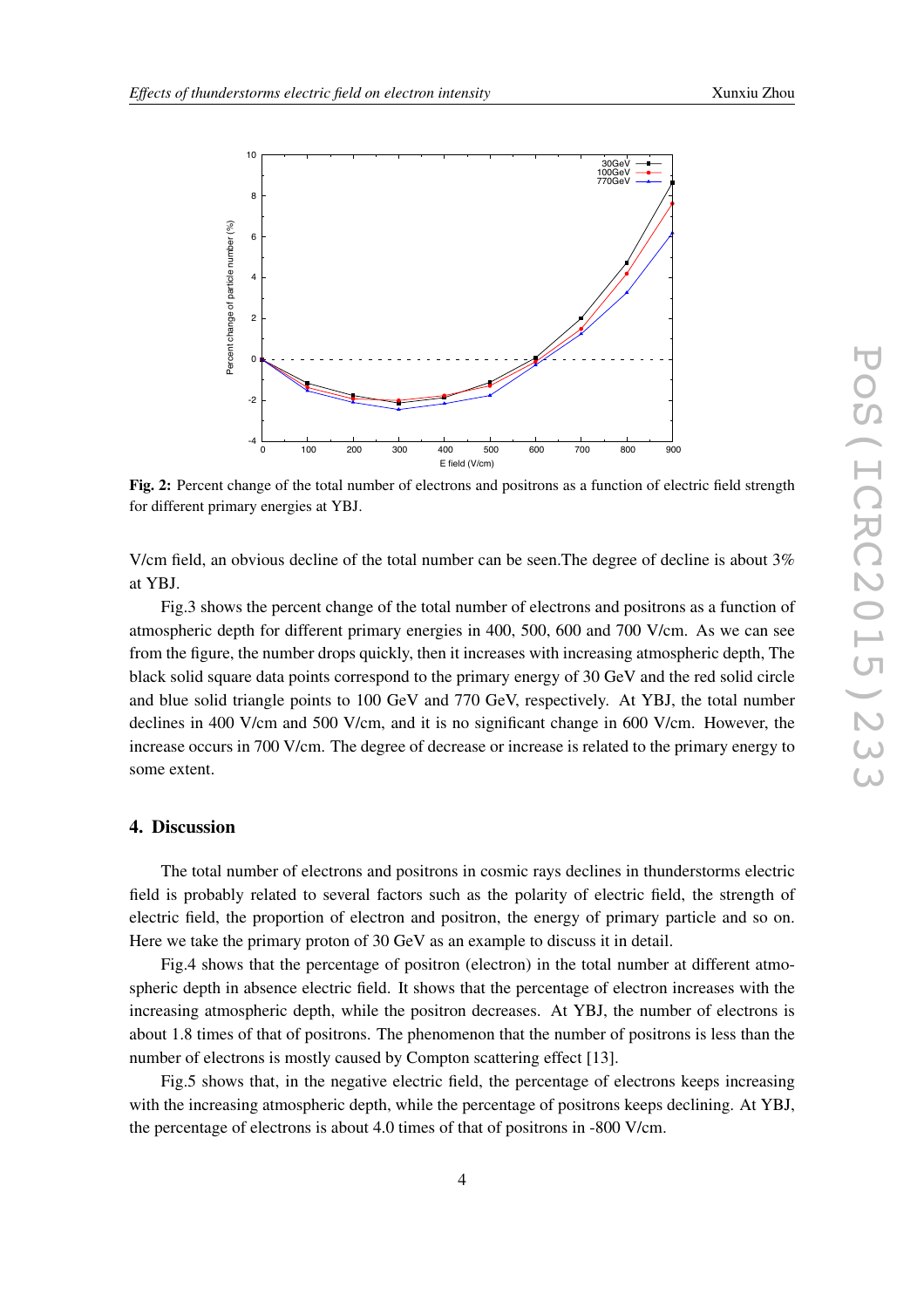

Fig. 3: Percent change of electrons and positrons as a function of atmospheric depth for different primary energies shower in different electric fields.



Fig. 4: Percent of electrons and positrons number as a function of atmospheric depth in absence electric field.

As shown in Fig.6, the situation becomes somewhat complicated when a positive electric field is switched on. The electron-positron ratio decreased with the increasing atmospheric depth. When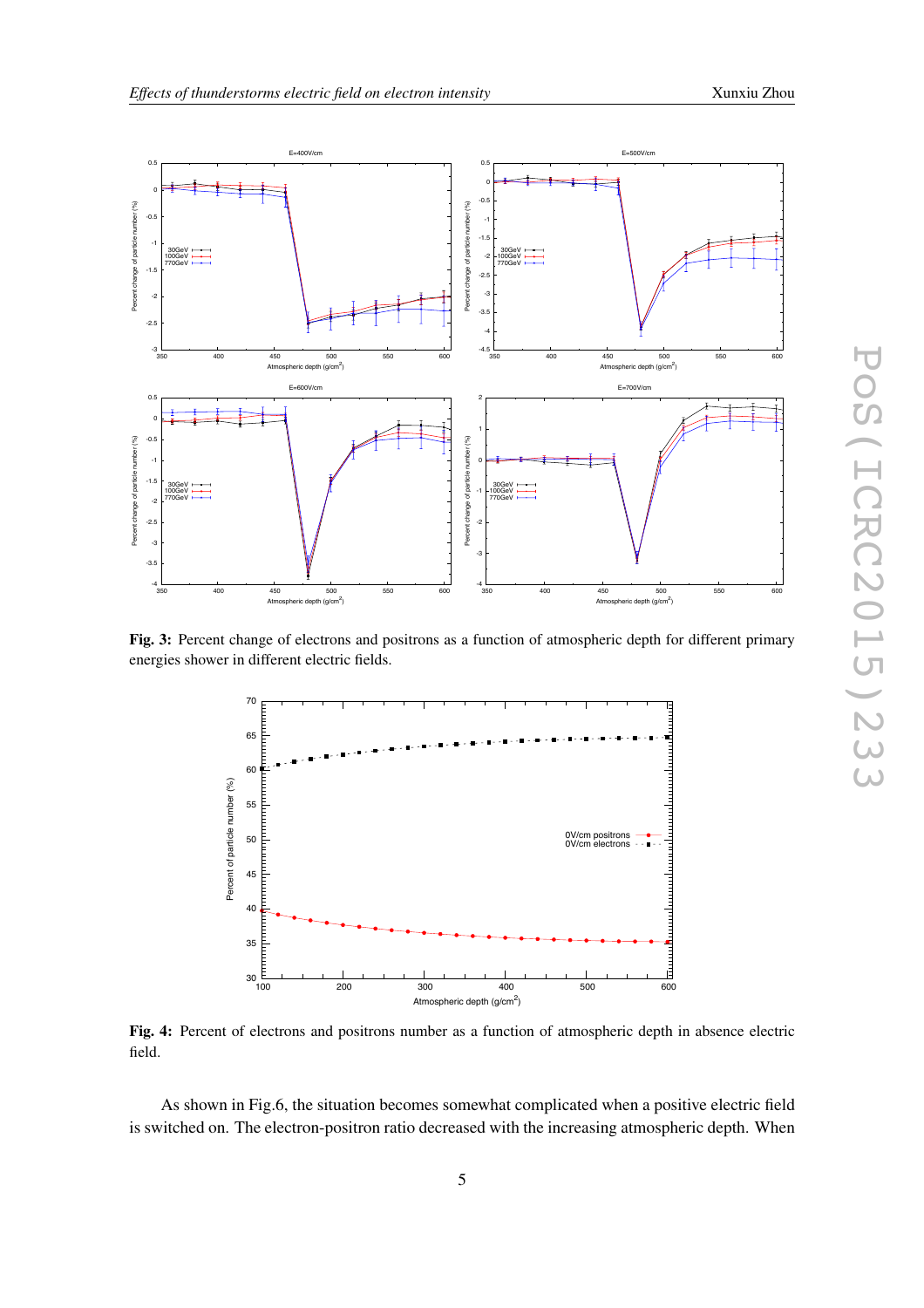

Fig. 5: Percent of electrons and positrons number as a function of atmospheric depth in different negative fields.

the strength of electric field is less than 600 V/cm, the number of electrons is still greater than positrons. For example, the number of electrons is 1.2 times of that of positrons in electric field of 500 V/cm at YBJ. While the electric field is greater than 600 V/cm, the number of electrons is less than the positrons. For instance, the number of electrons is about 89% of that of positrons in electric field of 800 V/cm at YBJ.



Fig. 6: Percent of electrons and positrons number as a function of atmospheric depth in different positive fields

The number of electrons is greater than positrons, which is caused by Compton scattering effect. Meanwhile electrons are more easily affected by electric field than positrons in the same strength field [ 7]. So the total number of electrons and positrons may decline in a certain positive